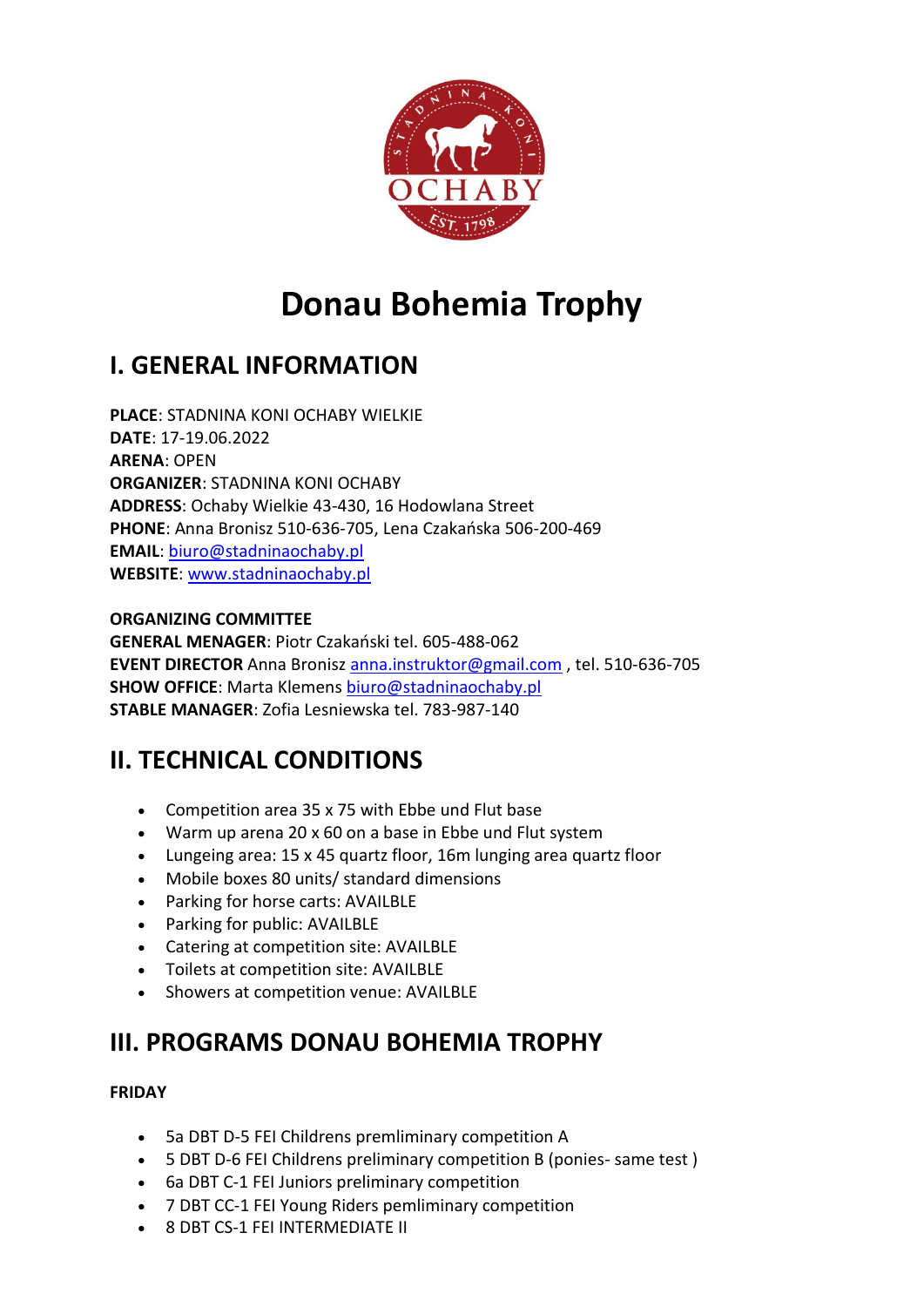#### **SATURDAY**

- 16 DBT D-5 FEI Children preliminary competition A
- 16aDBT D-7 FEI Children team competition (ponies- same test )
- 18 DBT C-2 FEI Juniors team competition
- 20 DBT CC-2 FEI Young Riders team competition (Prix St-Georges)
- 20 DBT CS-1 FEI Intermediate II

#### **SUNDAY**

- 30 DBT D-5 FEI Children preliminary competition A
- 30aDBT D -7 FEI Children individidual competition (ponies- same test )
- 33 DBT C3 FEI Junior individual competition
- 35 DBT CC-3 FEI Young Riders individual competition
- 38 DBT CS -4 F EI Grand Prix

## **IV. REGISTRATION**

The current version of the programs available at [www.pzj.pl](http://www.pzj.pl/) dressage sport competitions documents to download programs Competitions in accordance with current Polish Equestrian Federation COVID-19 guidelines.

VI. REGISTRATION FOR THE COMPETITION Computer service of the competition: HTE marketing Jacek Ryczywolski: [hte.event@gmail.com](mailto:hte.event@gmail.com) Entry deadline: 14.06.2022 Form of application: web site- [www.zawodykonne.com](http://www.zawodykonne.com/) Number of boxes is limited. Changes to the entry form should be submitted one day before the start at the latest, before 12.00p.m. The main judge decides about changes.

### **V. PAYMENTS**

Please make the total payment: entry fee + box + anti-doping fee, by bank transfer, writing in the body of the transfer: DBT, date of competition and name of competitor and horse(s).

IF YOU WISH TO RECEIVE AN INVOICE, IT IS NECESSARY TO APPLY IN ADVANCE, ON THE DAY OF THE TRANSFER. AT LATE DATE IT WILL NOT BE POSSIBLE TO ISSUE AN INVOICE! Entry fee: DBT 600 PLN / three days of starts, ZO- 250 PLN / one day of starts Anti-doping fee: 15 PLN per horse Box – 450 PLN for mobile box with hay and straw Sawdust – bale 75 zł Electricity connection: 200 zł box reservation only by site- [www.zawodykonne.com](http://www.zawodykonne.com/) ( in case of lack of payment the organizer is not responsible for lack of place) Boxes can be reserved until: 12.06.2022 The organizer is not responsible for wrong entries made by the applicant (including the boxes) The organizer is not responsible for theft and accidents during the competition.

Please bring buckets and mangers.